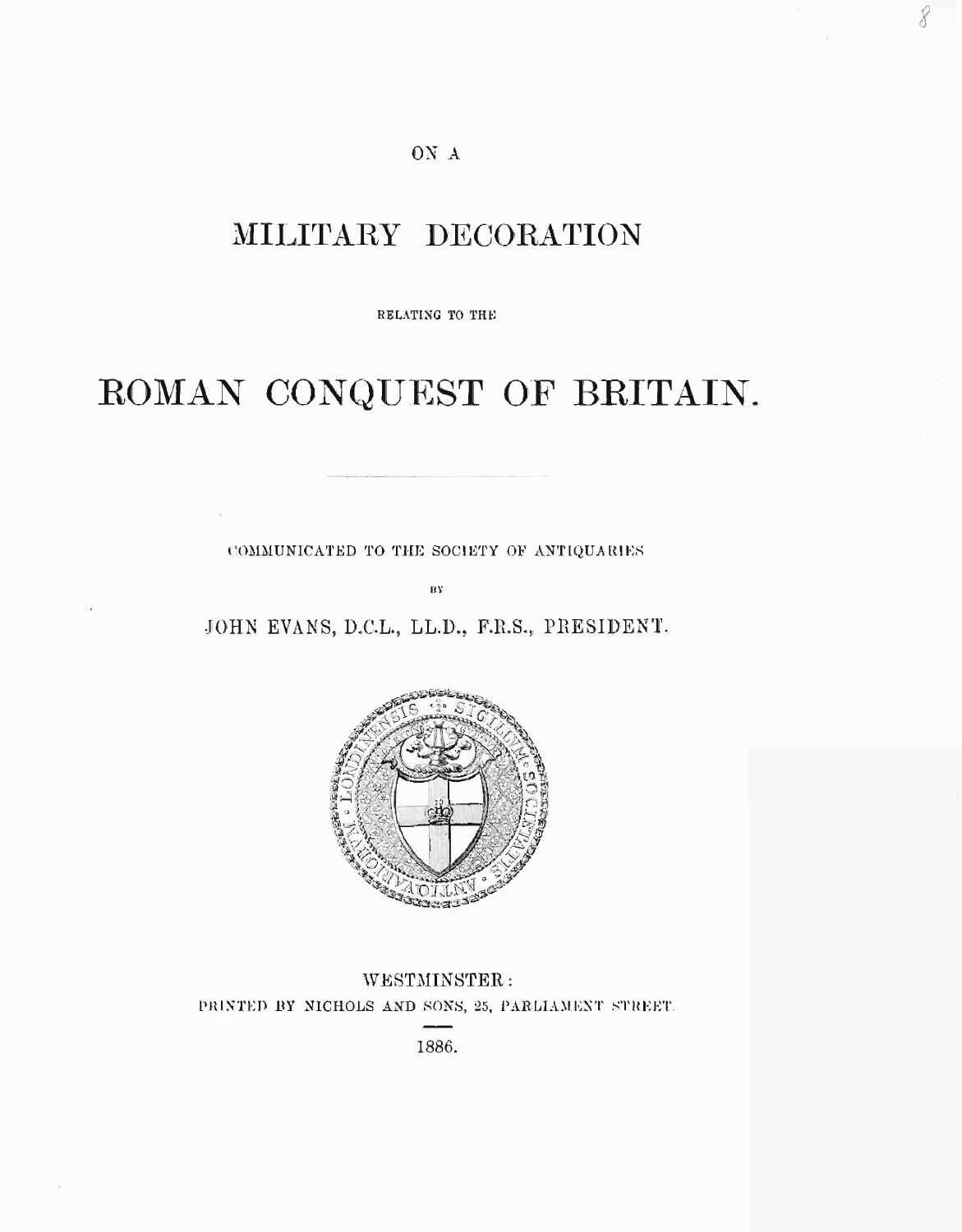FROM

### THE ARCHAEOLOGIA,

VOL. XLIX.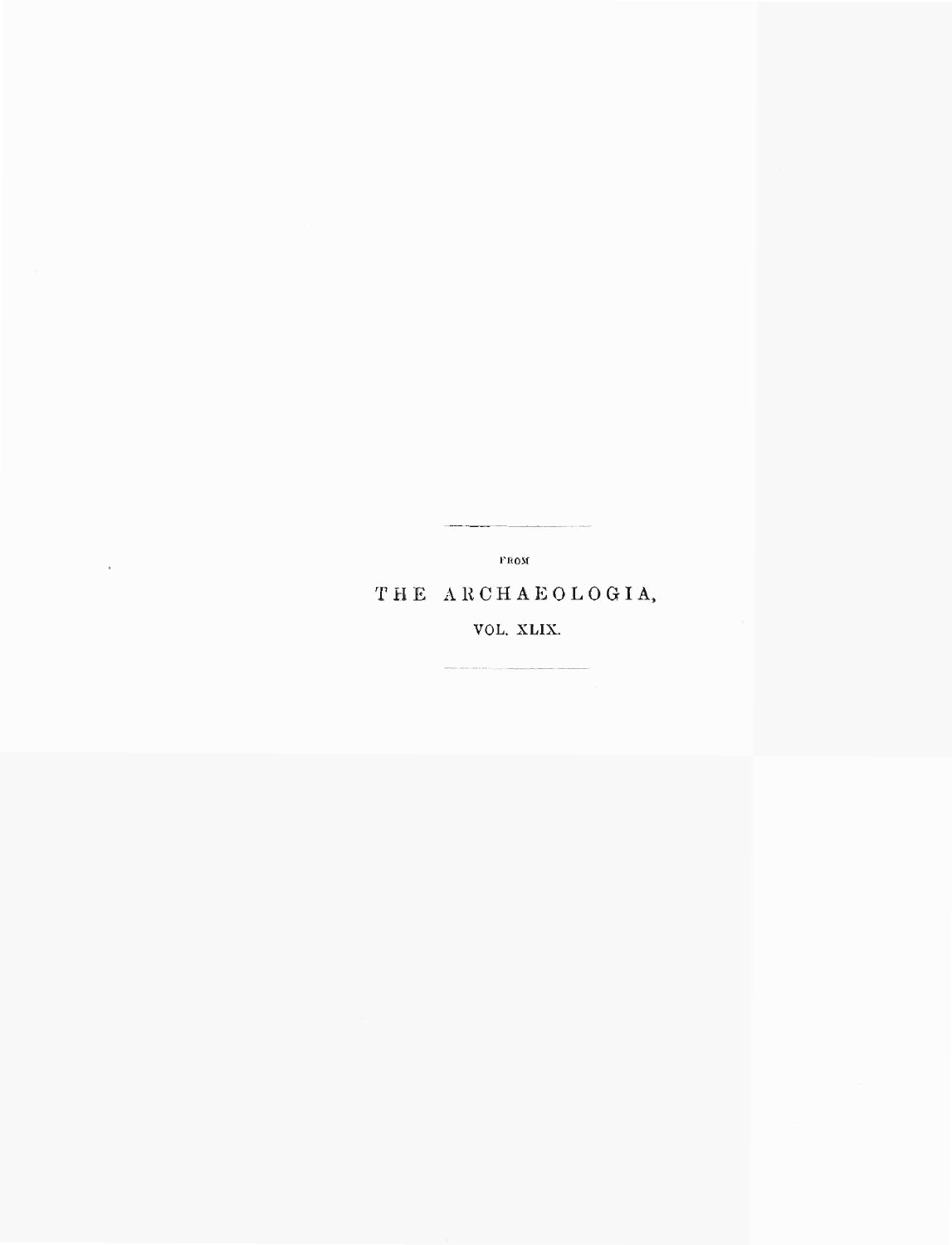#### ON A

### MILITARY DECORATION

#### RELATING TO THE

### ROMAN CONQUEST OF BRITAIN.

ANY discovery connected with the Roman Conquest of Britain is of such general as well as antiquarian interest that I need no apology for calling the attention of the Society to a remarkable relic recording the success of the Roman invaders, even though it will not be now described for the first time.

An account of this relic, accompanied by a photograph of it, has already been published in Italian by Dr. Carlo Gregorutti, in the *Archeografo Triestino*, a a periodical which is however but little known among English readers, and it is from this source that all the actual information I possess as to the character of the object is derived.

The translation of the title of Dr. Gregorutti's interesting memoir may be given as follows, "Example of a Roman Military Decoration belonging to the category of Phalerae." The object itself was found some three or four years ago by a contractor, who was obtaining a supply of stone from one of the cavern-like quarries formerly worked by the Romans, in the neighbourhood of Pola, in Istria. It formed part of a small hoard of silver articles which had been deposited in a niche, and which had in process of time become covered by a thin layer of stalagmite. The total weight of silver was something over a pound, and the bulk of it was sold at its metal value; the few objects which appear to have been saved consisted of a kind of button, a ring, a pendant, a kind of tag, and the embossed plate which I will now describe. Its general form is that of an elongated

 $\bullet$  Vol. v. fasc. 2.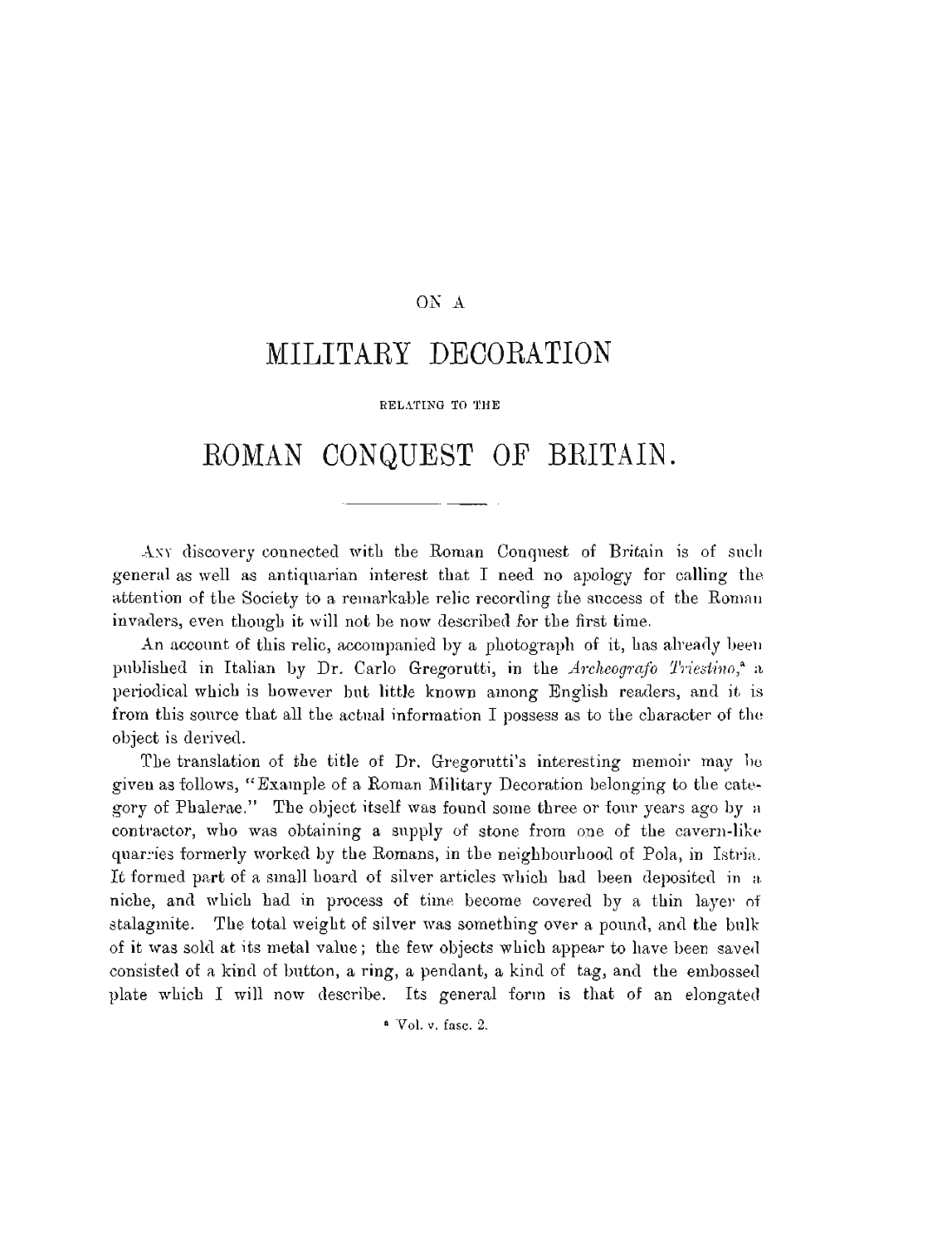pentagon, the extreme length of which is about 5 inches, its greatest width about 2 inches, and its shortest side, which forms the top of the plate, about  $1\frac{5}{8}$ inch. If the tag already mentioned, which is provided with a circular hole for a cord of some kind, was originally attached to the point or lower end of the pentagon the total length would have been about 6 inches. The plate is as it were divided into two areas, the lower triangular though slightly truncated, the upper trapezoidal.

In the lower part of the triangle Mars is represented marching to the right, but with the face partly turned to the left. On his head is a crested helmet, and on his left shoulder he carries a trophy consisting of a coat of mail surmounted by a helmet, with on either side an oval shield, one of them charged with a thunderbolt and the other with a rhomboid figure surmounted by a semicircle. In his right hand he holds a spear obliquely. Behind him is a mantle attached to his naked body by a girdle, and on his legs are greaves ornamented with the symbol of the thunderbolt. Along the edges of the plate is a border containing a sort of zigzag pattern, and this is continued over the head of Mars so as to form a kind of pediment. In the space between this pediment and the upper side of the triangle is a tripod between two winged gryphons. Above these is a raised and ornamented band forming a sort of base or exergual line to the upper trapezoidal portion of the plate. Around the margin of this the zigzagged border again occurs, and extending from it are seven loops or eyelet-holes, three along the top and two on either side. In the centre of this part of the plate is represented a winged Victory, standing to the right, draped from the waist downwards, and with the left knee raised. Behind her crouches a captive with his arms tied behind him, his bearded face turned to the right, his body naked to the waist, and his legs apparently encased in *braccae.* A truncated oval shield, ornamented with a *fulmen,* hangs behind the right wing of Victory, and between her and the captive lies another oval shield similarly decorated. In front of Victory is the trunk of a palm-tree, on which she supports with her left hand a circular shield, on which with her right hand she has inscribed in two lines **BRITTA** The whole of the plate has been gilt, with the exception of the nude parts of the figures, the shields, the tripod, and the two gryphons. There is, moreover, a gilt bracelet on the left arm of Victory, and there are some traces of gilding on the devices upon the shields.

The whole is admirably wrought in high relief, the figures retouched with the graver and partly chiseled; the inscription and the ornamental lines appear to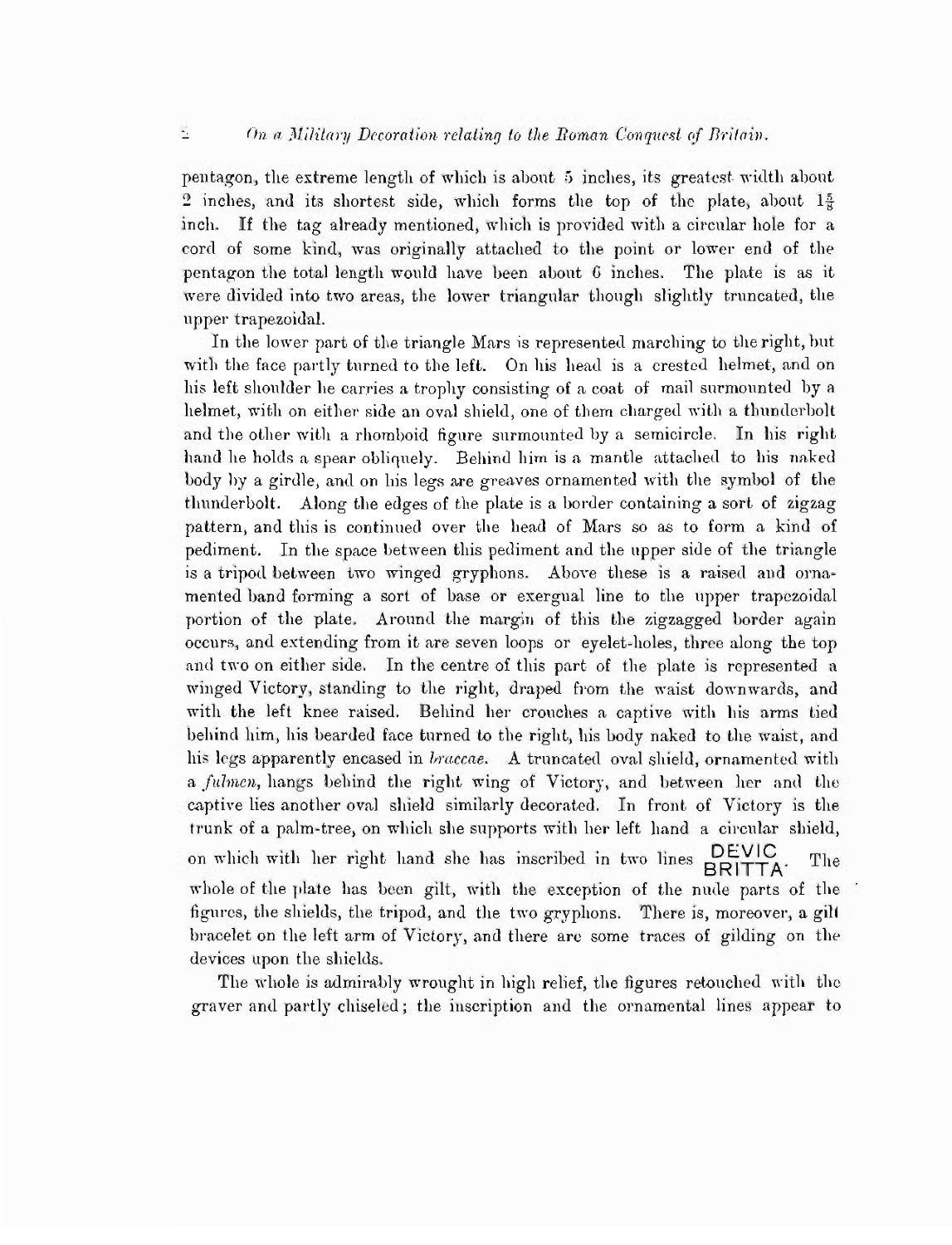liave been engraved in intaglio. Tlie artistic work is not in the purest style, but exhibits a certain amount of mannerism, somewhat significant of the decadence of art.

The exact purpose which this plate was intended to serve is difficult of determination. Dr. Gregorutti is inclined to regard it as the cheek-piece of a helmet, and at the same time to bring it within the category of *phalerae;* though it seems rather doubtful whether the name of *phalera* can be properly applied to it. We may however safely regard it as being essentially a military decoration.

As to its date ho is inclined to assign it to the latter part of the reign of Septimius Severus, when he was engaged in war in this island, A.D. 210 to 211, in which latter year he died at York. His reasons for not regarding it as of earlier date are partly based upon the style of art and partly on the form of the legend, **BRITT A** with two T's, a form which first commonly appears on the coinage of Commodus, **BRITANNIA** with one T being that which is usually found on the coins of Claudius, Hadrian, and Antoninus Pius, though BRITTANNIA is to be read on a coin of Hadrian.

In this attribution of date I am inclined to concur, but I hesitate as to accepting Dr. Gregorutti's interpretation of the inscription, which he regards as typifying **DE VICTORI A BRITTANICA .** It is true that the legend **VICTORIA E BRITTA N ΝICAE** occurs on coins both of Severus and his sons, while **DE BRITANNIS , DE GERMANIS ,** &c., are not uncommon formulas. DE VICTORIA however is a form which, on coins at all events, does not occur, and I would venture to suggest that the inscription " writ large " was probably DEVICTA BRITTANNIA, which might well refer to the complete conquest of the island by Severus. For a precedent I need only mention the well-known coins of Vespasian, with the legend **DEVICTA** IVDAEA<sup>°</sup> on which a nearly similar device to that upon this silver ornament occurs. There is on these a Victory in a similar attitude inscribing **S. P.Q. R**. on a buckler placed in a similar manner upon the stem of a palm-tree. By the side of the palm-tree is seated the weeping figure of Judæa, which in a great degree corresponds with that of the captive behind the Victory on the British plaque. It is true that there is a considerable space of time between the days of Vespasian and those of Severus, to which the ornament now under consideration has been assigned, but similar inscriptions prevail even in the Constantine period, such as **SARMATI A DEVICTA and ALAMANNIA DEVICTA.** 

a Madden, Coins of the Jews (1881), p. 214. Cohen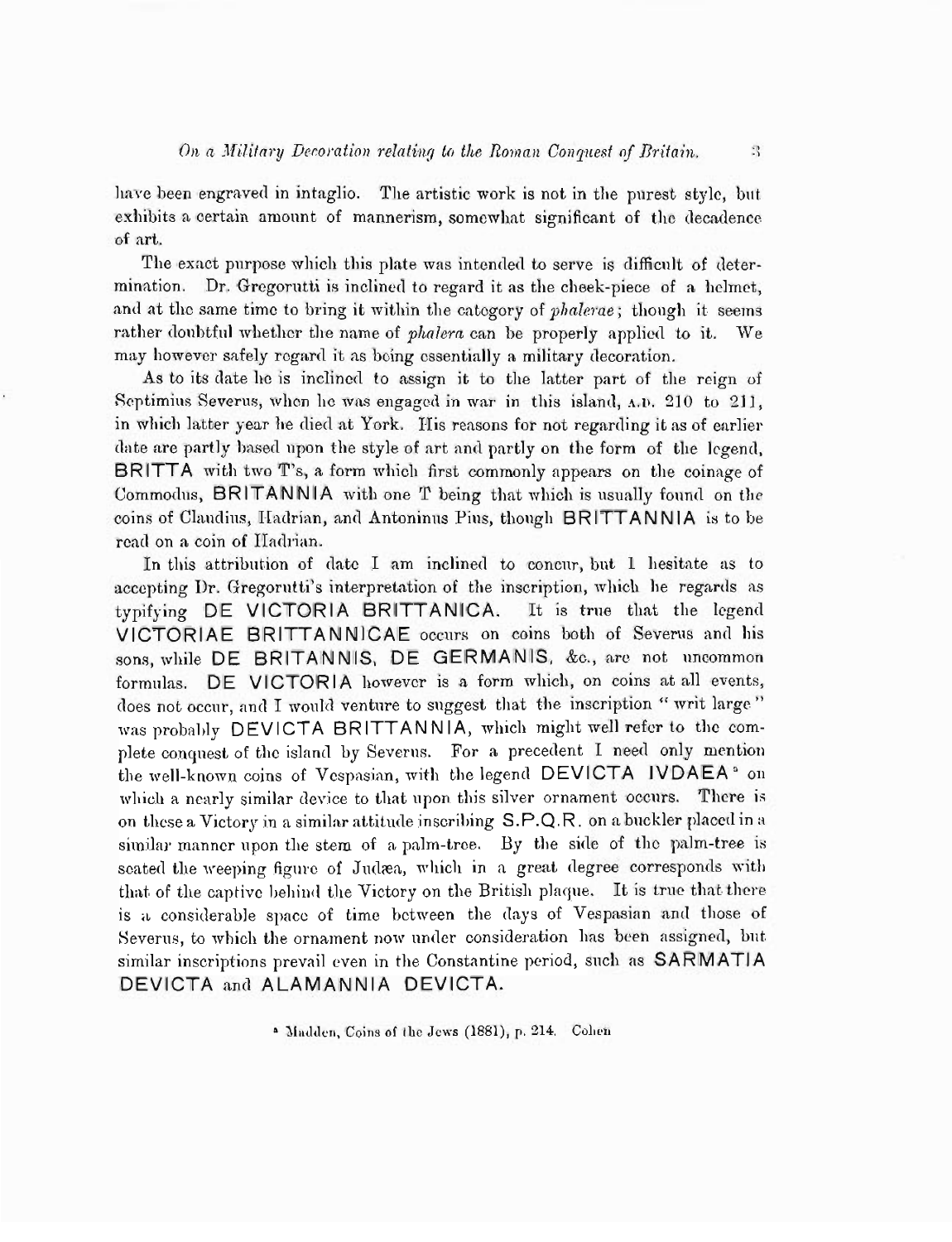#### *- On a Military Decoration relating to the Roman Conquest of Britain.*

In the accompanying plate, fig. 6, is represented the reverse of another coin of Vespasian, on which the Victory closely resembles that on the ornament now under consideration, but I have also added other coins of Severus and of Caracalla (figs 7 and 8), on which the resemblance is almost equally striking. On both these latter coins the type refers to British victories, as will be seen from the legend on fig. 7, VICTORIAE BRITTANNICAE.

Whether the inscription **DEVIC . BR IT T A.** is to be read as **D E VICTORI A BRITTANNIC A** or **DEVICT A BRITTANNI A** is a matter of comparatively small importance. The fact remains that the remarkable ornament found in Istria is one of those illustrative monuments relating to the Roman Conquest of Britain which cannot fail to be of the highest interest to all students of our national history.

Although the subject of *plialerae* has already been discussed in the pages of the *Archaeologia*,\* it may not be amiss to add a few words to what has already been said by Mr. Wylie. The term is in frequent use by Roman historians and poets, and the ornaments designated as *plialerae* appear to have decorated both horses and warriors. The word seems to have been of Greek origin, *φάλαpov,* which in turn is derived from *φάλος,* a boss or plate forming part of a helmet. In Latin, however, the singular, *phalera,* does not occur, only the plural, *plialerae,* being used; as such ornaments were, as a rule, never worn singly. Their nature seems to have been but imperfectly appreciated until about forty years ago, but since that time a considerable amount of literature relating to them has grown up. Among the first to recognise numismatic representations of such objects was Signor Gennaro Riccio, who, in his *Monete delle antiche famiglie di Homa,b* identified a kind of square frame, with diagonal bars and bosses at the angles and in the centre, as being *una falera.* 

This frame occurs in conjunction with a *hasta pura* and a laurel-wreath on certain coins of the Arria family, and was regarded by Eckhel and some earlier writers—as, for instance, Vaillant—as being intended for an ignited altar. A nearly similar object is shown on some Gaulish coins, with the reverse type of the charioteer; and the late M. Adrien de Longperier, adopting the opinion of M. Deville of Rouen, and of Signor Riccio, published in the *Revue Numismatique* of for 1848, an elaborate article on these coins and on the subject of *plialerae* in general.

An article by Mr. Akerman, based on De Longperier's paper, was published in the *Numismatic Chronicle* for 1849.d

 $\sim$  Vol. xliv. p. 101.  $\sim$  Naples 1843, p. 28. Vol. xiii. p. 85. d Vol. xi. p. 147.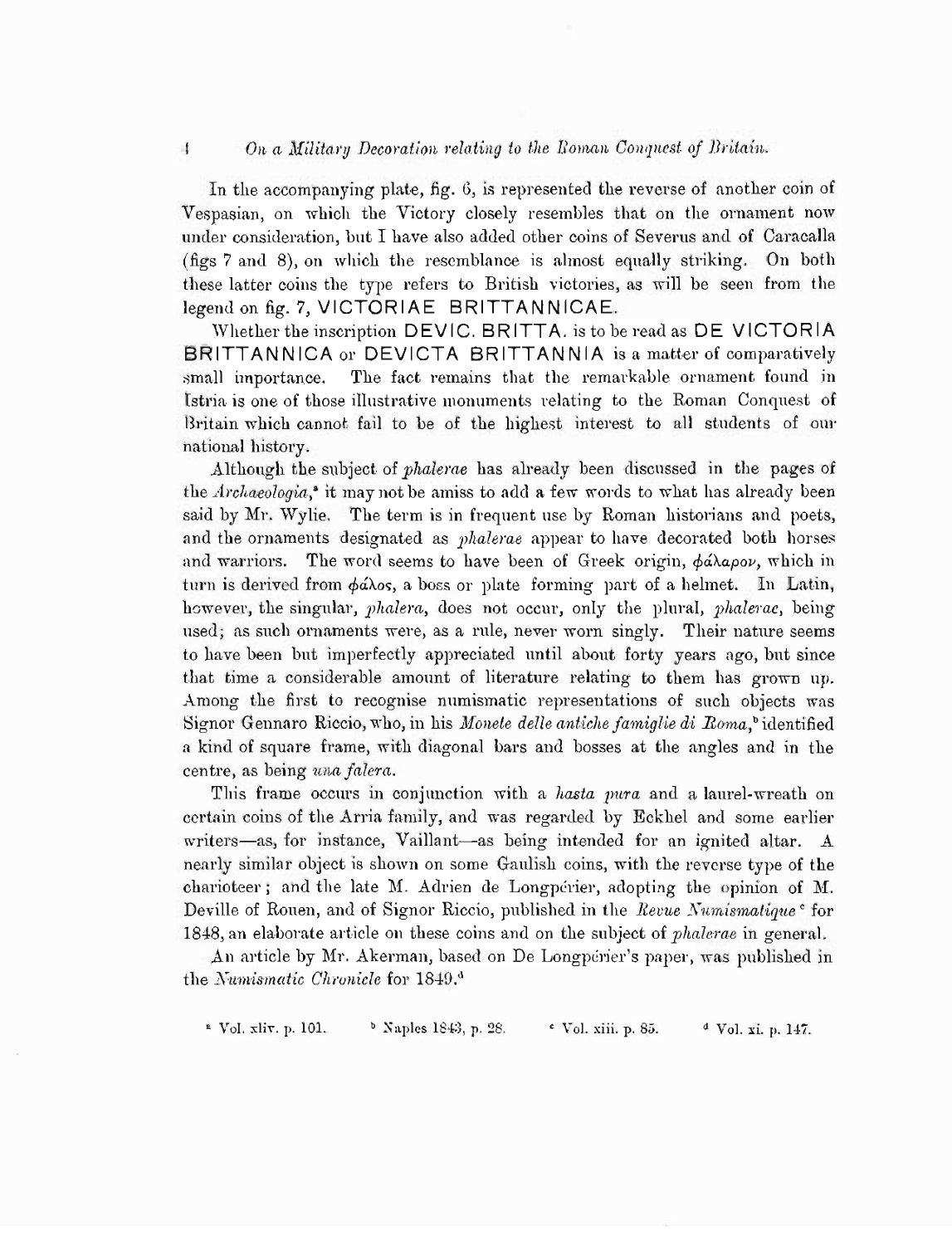

1. A Roman Military Decoration.

2. 3. 4. 5. Four phalerae; 2 and 3 of chalcedony, 4 and 5 of jet.

6. 7. 8. Coins with figure of Victory.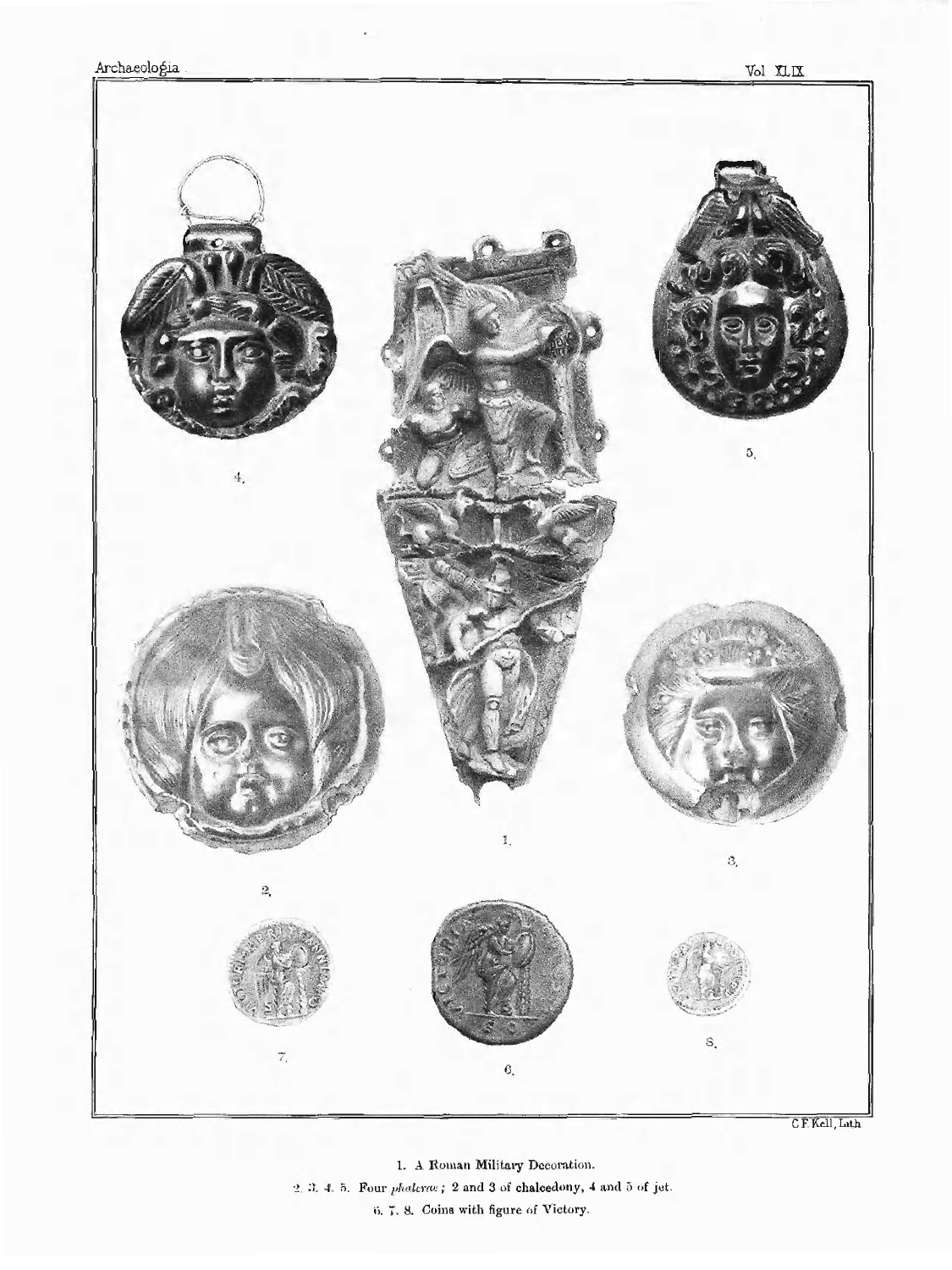$\sim$   $\sim$  $\label{eq:2} \frac{1}{\sqrt{2}}\left(\frac{1}{\sqrt{2}}\right)^2\left(\frac{1}{\sqrt{2}}\right)^2\left(\frac{1}{\sqrt{2}}\right)^2.$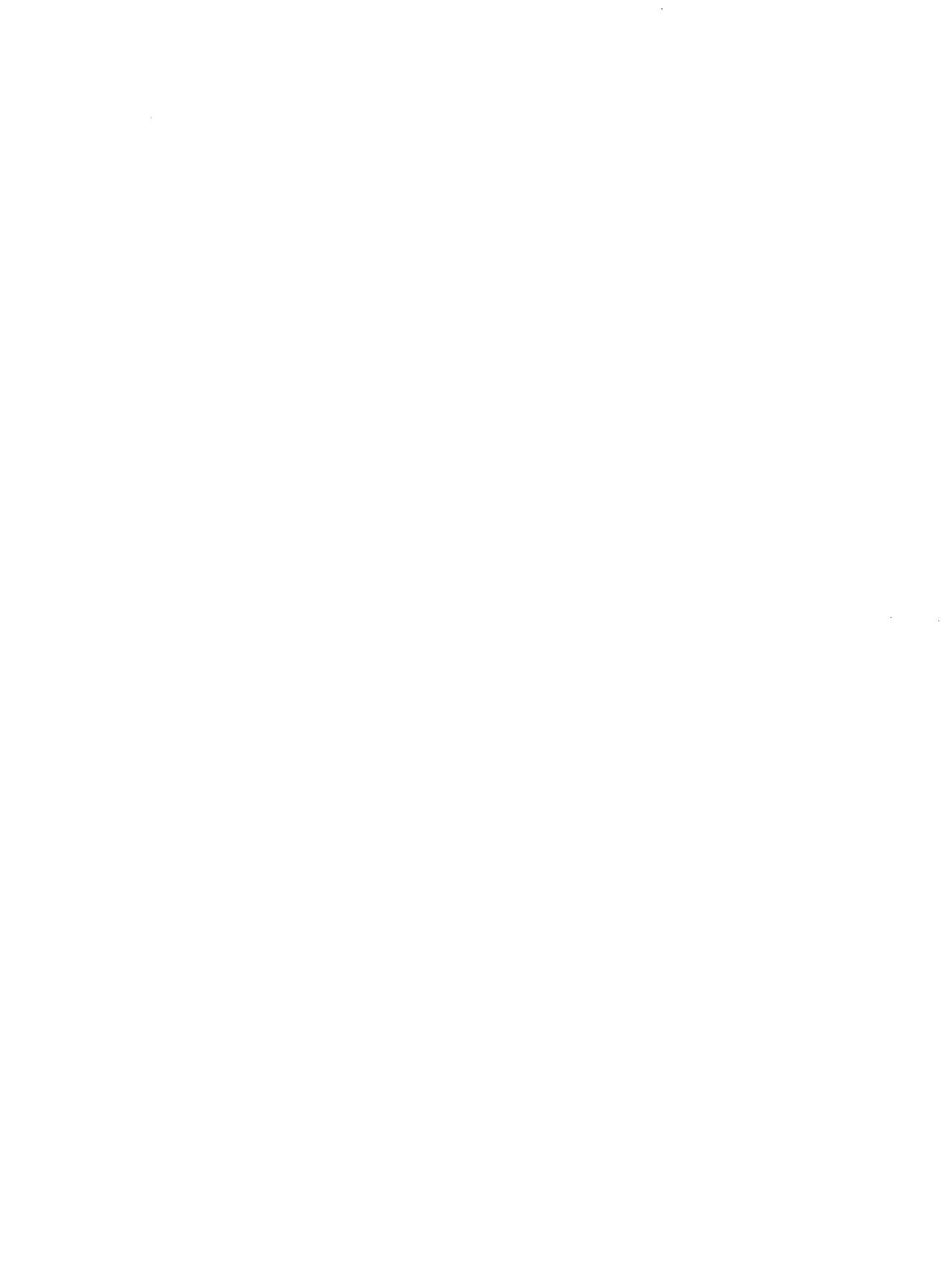#### *- On a Military Decoration relating to the Roman Conquest of Britain.*

The discovery of a set of *phalerae* formed of silver, at Lauersfort, near Crefeld, formed the subject of the *Winckelmanns Fest-Programm* for 1860, by Otto Jahn. This is, perhaps, the most complete treatise on *phalerae* which has hitherto appeared. Some notices of monuments bearing the representations of soldiers decorated with *phalerae* have also been published in the *Jahrbiicher des Vereins*  von Alterthums-freunde im Rheinlande,<sup>\*</sup> and by Lindenschmit.<sup>b</sup> Thanks to such monuments, we know the manner in which these decorations were worn, and are also able to identify the *phalerae* themselves when found singly.

On the monuments of Manlius Caelius and Quintus Sertorius, preserved respectively at Bonn and Yerona, we see that a kind of framework, apparently of leather, hangs over the cuirass in front; and on this there are on the breast two *armillae,*  or *torques,* suspended; while lower down, in rows of three, hang circular bosses bearing devices upon them, among which the head of Medusa is conspicuous. On other monuments, as on that of Caius Marius, the bosses are simply ornamented by means of a series of concentric mouldings. The same is the case with the *phalerae* on the monuments of Quintus Cornelius, Caius Marius, and Lucius, and the bas-relief from the Villa Albani, on all of which the cuirass charged with *phalerae* is represented apart from the warriors.

The set of *phalerae* found at Lauersfort were nine in number, and formed of thin silver plate, the heads upon them being chased in high relief. It is needless to enter into details, but among them one represents the full-faced head of Medusa, and two others apparently busts of the youthful Bacchus. Heads of Medusa may be recognised on the centre bosses of several of the monuments, and among the detached *phalerae* which have come down to our own days several present this device. Two such formed of chalcedony have been engraved by De Longperier from the collection in the Louvre. Several more are preserved both in public and private collections. One in my own is shown as fig. 2 in the plate, the face being rendered in a pleasing but conventional manner. The tongue does not protrude in the manner so frequently seen in the earlier representations of the Gorgon-head.<sup>c</sup>

On another which I possess, and which is shown in fig. 3, the head is probably intended for that of the youthful Bacchus. Both are formed of nearly white chalcedony, and the perforations through them—which are in both cases at right

5

<sup>»</sup> Heft lv. and lvi., 1875, p. 177.

b Alt. uns. heidn. Vorzeit, Heft iv., PL vi. 2.

*c See* J. Six, De Gorgone. 4to. Amsterdam, 1885.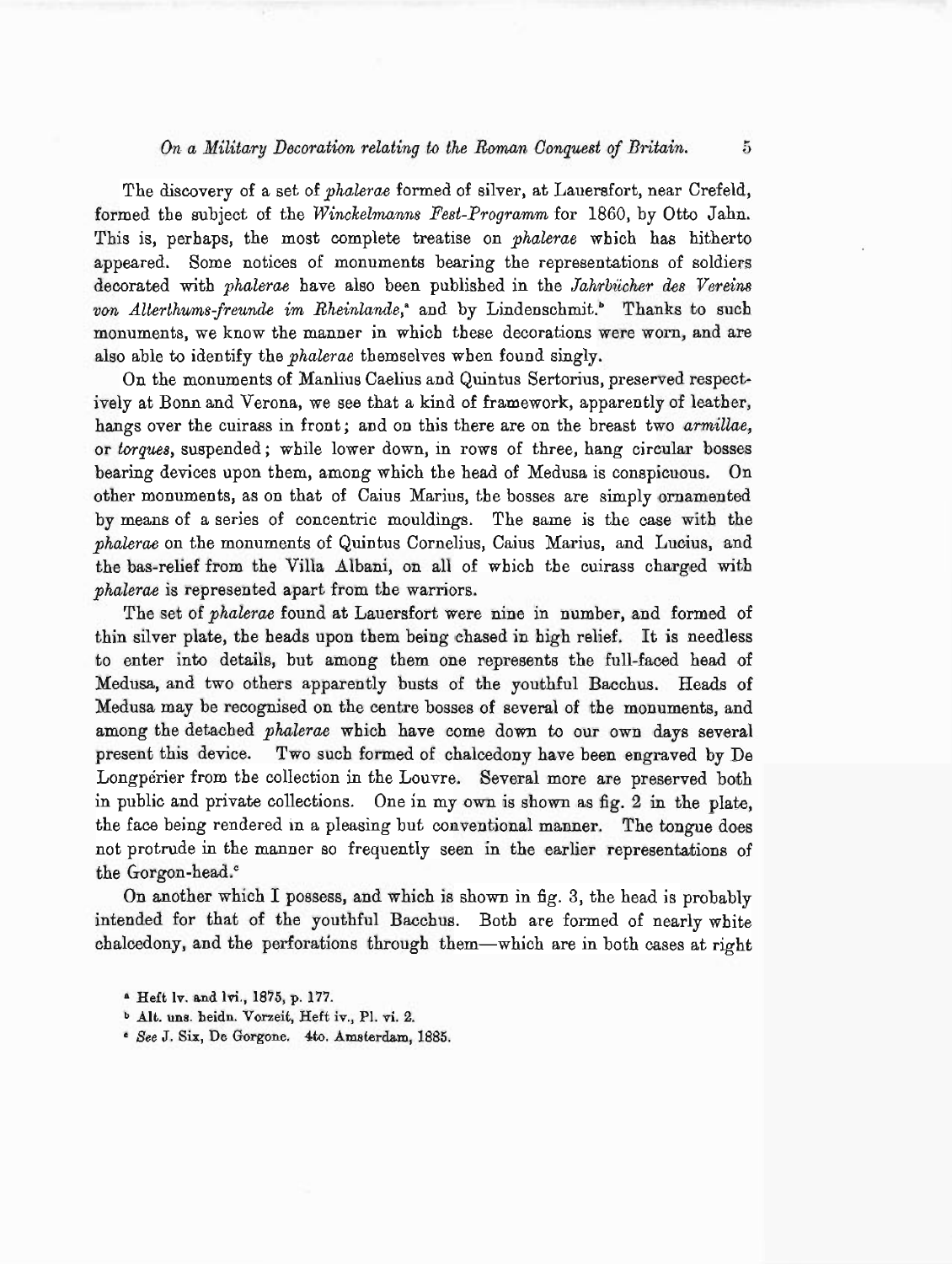#### *- On a Military Decoration relating to the Roman Conquest of Britain.*

angles to eacli other—would readily admit of their being tied on to flat straps in the manner shown on the monuments.

The Gorgon's head, from its prophylactic powers, was an indispensable adjunct of the  $E$ gis, and from the same cause was also a favourite personal ornament. It is remarkable that, among ancient camei, by far the majority are representations of the head of Medusa. The two jet ornaments which are represented as figs. 4 and 5 in the plate seem to belong to the class of personal ornaments rather than to that of *johalerae,* but they may be of interest for comparison with them. The original of fig. *4* was found at Amiens, and that of fig. 5 in the neighbourhood of Bonn. That from Amiens is provided with a gold loop for suspension. I have a smaller but somewhat imperfect ornament of the same kind, also formed of jet, found at Rheims. It is, however, needless to dwell on this subject, which is only cognate to that of the *phalerae.* 

In conclusion, I may cite in illustration of such records of the wars in Britain the opening words of an inscription recorded by Gruter:  $^*$  M. VETTIO. M. **F . AN . VALENT I . MI L . CO H . VII I . PR . BENE F . PR/E F . PR .**  DONIS . DONATO . BELLO . BRITAN . TORQVIBVS . ARMILLIS **PHALERIS .** 

a 1102-4,